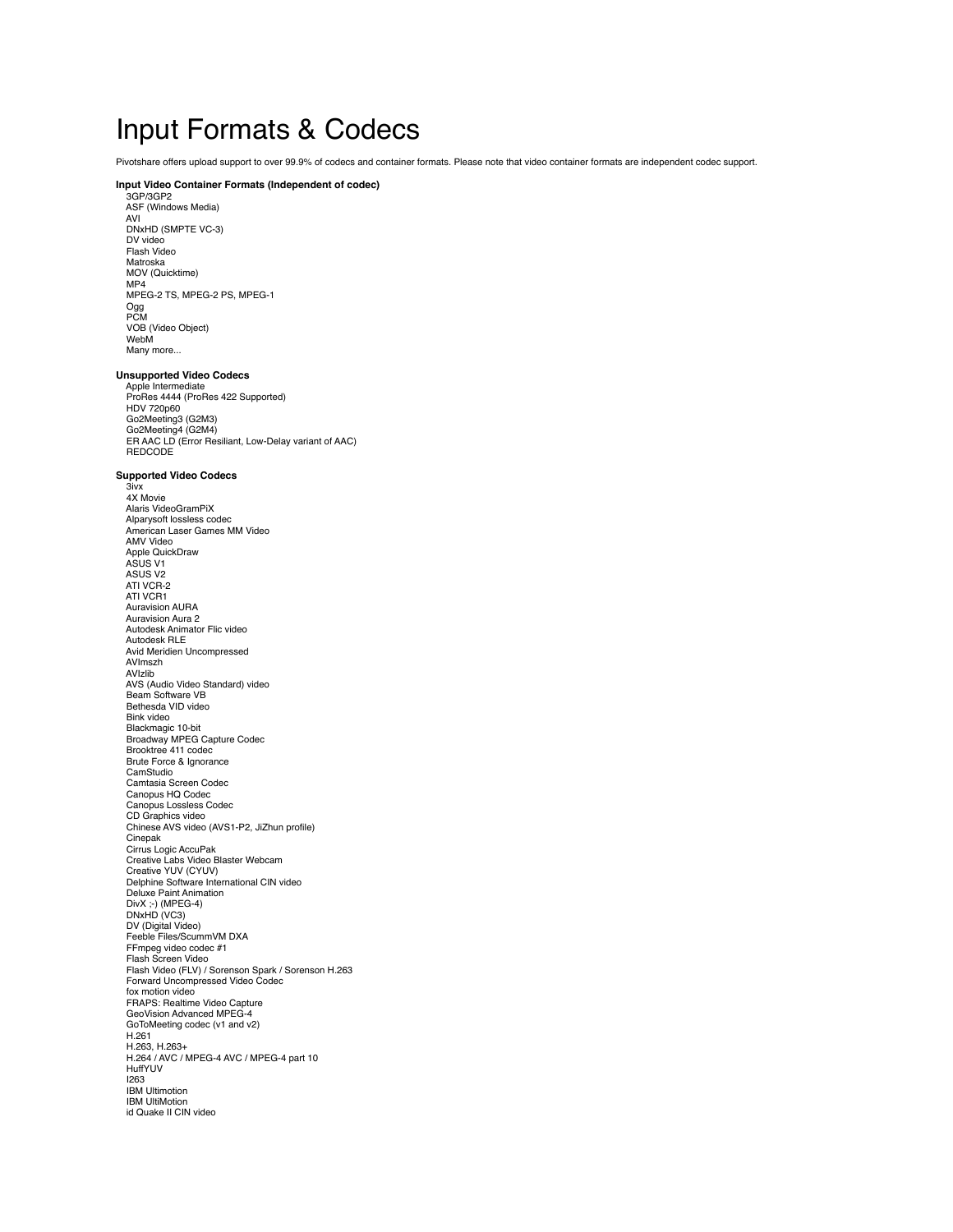id RoQ video IFF ByteRun1 IFF ILBM Independent JPEG Group's codec Infinite Video PSI\_V Intel Indeo 2 Intel Indeo 3 Intel Indeo 4.1 Intel Indeo 5 Interplay C93 Interplay MVE video Karl Morton's video codec Kega Game Video kensington webcam Lagarith Lossless Video Codec LCL (LossLess Codec Library) MSZH Lead CMW wavelet 2.0 LOCO LZO compressed Microsoft RLE Microsoft Video 1 Midivid 3 Mimic Miro VideoXL MJPEG (Motion JPEG) Motion Pixels video Motion Wavelets Moyea Flash to Video Converter MPEG-1 video MPEG-2 video MPEG-4 part 2 MPEG-4 part 2 (Microsoft variants 1-3) MPEG-PES MSS2 MSU Screen Capture Lossless Codec Nintendo Gamecube THP video nokia eti camcorder eyecon NuppelVideo/RTJPEG On2 VP3 On2 VP4 On2 VP5 On2 VP6 On2 VP6A (with alpha channel) On2 VP7 Power VideoWorks video ProRes 422 Psygnosis YOP Video Q-team QPEG QPEG QuickTime 8BPS video QuickTime Animation (RLE) video QuickTime Graphics (SMC) QuickTime video (RPZA) RealVideo 1.0 RealVideo 2.0 RealVideo 3.0 RealVideo 4.0 RL2 video Schrödinger (Schroedinger), Dirac Sierra VMD video sif1 alpha4 Smacker video SMPTE VC-1 SMV2 Snow SoftMedia ViVD V2 codec Sony Digital Video (DV) Sony PlayStation MDEC (Motion DECoder) Sorenson Vector Quantizer 1 / Sorenson Video 1 / SVQ1 Sorenson Vector Quantizer 3 / Sorenson Video 3 / SVQ3 SP4x SP<sub>5x</sub> Streambox ACT-L2 SVQ3 Telegeny VDTZ Theora Tiertex Limited SEQ video TrueMotion 1.0 TrueMotion 2.0 UCOD-ClearVideo VDOWave 3 advanced codec VDOWave codec Verint Video Manager Vianet Lsvx Video VMware Screen Codec / VMware Video VP8 VQA (Vector Quantized Animation) video VSS Codec Light VSS Wavelet Video Codec WebTrain Communication lossless screen recorder wincam screen capture codec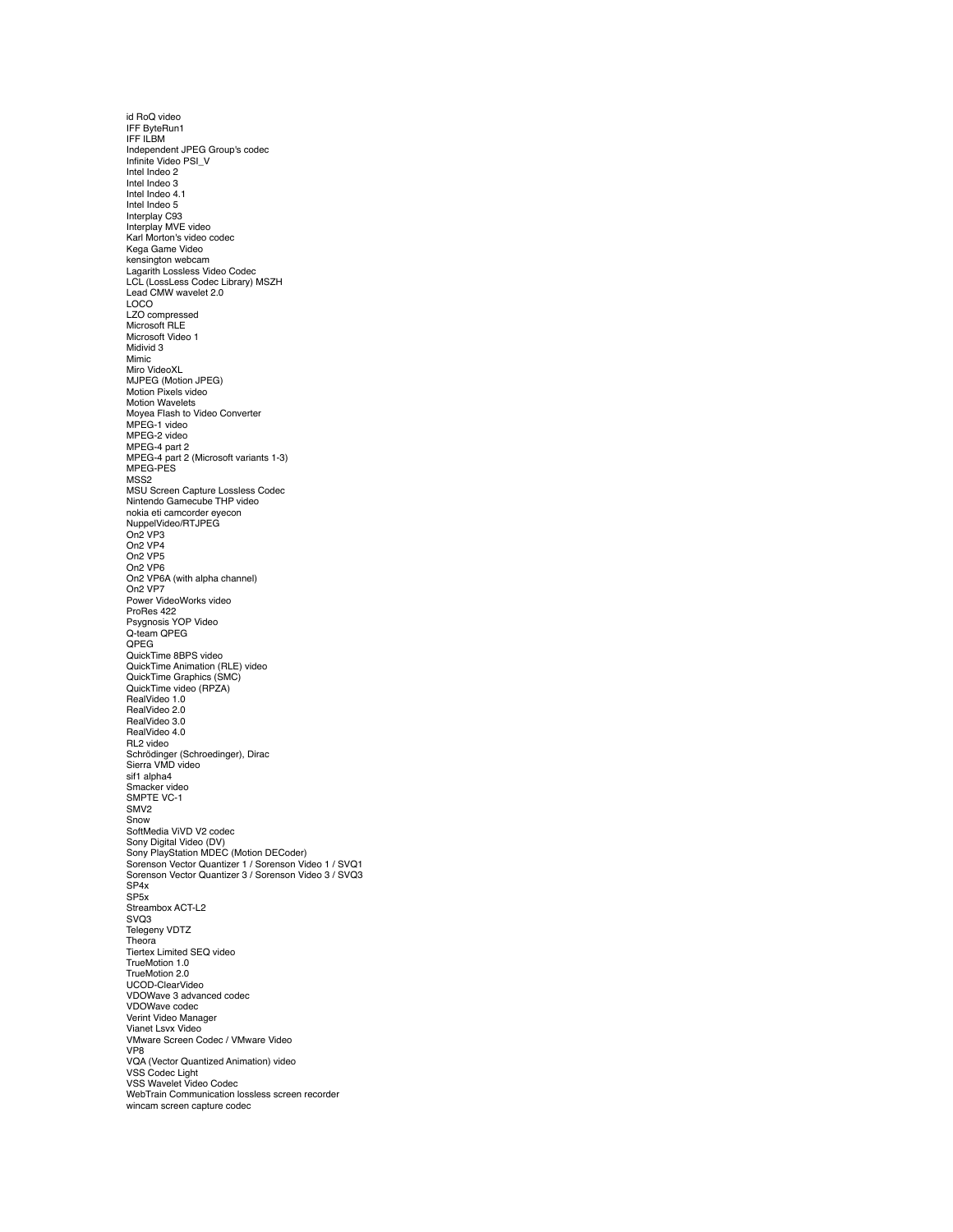Windows Media Screen Codec 2 Windows Media Video (WMV) Windows Media Video (VC-1) Advanced Profile Windows Media Video 7 (WMV 7, WMV1) Windows Media Video 8 (WMV 8, WMV2) Windows Media Video 9 (WMV 9, WMV3) Windows Media Video Adv Windows Screen Video Winnov Videum winx codec Winnov Videum wnv1 codec Winnov WNV1 WorldConnect Wavelet Video XAN Video xfire video xiricam Veo PC Camera Xvid (MPEG-4) YUV zdsoft screen recorder Zip Motion Blocks Video

## **Supported Audio Codecs**

 8SVX (exponential and fibonacci) 8088flex TMV AAC (Advanced Audio Codec) ACELP.net Sipro Lab Audio Adaptive Multi-Rate Narrow Band (AMR-NB) Adaptive Multi-Rate Wide Band (AMR-WB) ADPCM Apple Lossless Audio Codec (ALAC) ALF2 Dolby Digital (AC3, ATSC A/52A, E-AC-3) Bink Audio (DCT) Bink Audio (RDFT) Delphine Software International CIN audio DCA (DTS Coherent Acoustics) DivX WMA audio DSP Group TrueSpeech DTS audio ER AAC LD (Error Resiliant, Low-Delay variant of AAC) Escape 124 FLAC (Free Lossless Audio Codec) Fraps GSM id RoQ DPCM IMC (Intel Music Coder) Indeo audio Intel Music Coder Lernout & Hauspie CELP and SBC codecs libMAD MPEG layer 1-2-3 MACE (Macintosh Audio Compression/Expansion) 3:1 MACE (Macintosh Audio Compression/Expansion) 6:1 MLP (Meridian Lossless Packing) Monkey's Audio MP1 (MPEG audio layer 1) MP2 (MPEG audio layer 2) MP3 (MPEG layer-2, layer-3) MPEG audio pass-through for hardware MPEG decoders MPEG-4 Audio Lossless Coding (ALS) MS GSM MSN AUDIO msn siren audio codec Musepack audio codec Musepack SV7 Musepack SV8 Nellymoser Asao Ogg Vorbis audio Ogg Vorbis tremor audio OggVorbis ACM PCM a-law (alaw)<br>PCM μ-law (u-law, ulaw, mu-law)<br>Philips Speech Processing CELP QCELP / PureVoice QDesign Music Codec 2 QuickTime QCLP audio QuickTime QDMC/QDM2 audio raw DV audio RealAudio 1.0 RealAudio 2.0 RealAudio ATRAC3 RealAudio COOK RealAudio Sipro RealAudio SIPR / ACELP.NET RealPlayer 10 ATRAC3 RealPlayer 10 COOK audio RealPlayer 10 Sipro SC4 : Micronas speech codec Shorten Sierra VMD audio Smacker audio Sonic True Audio (TTA)